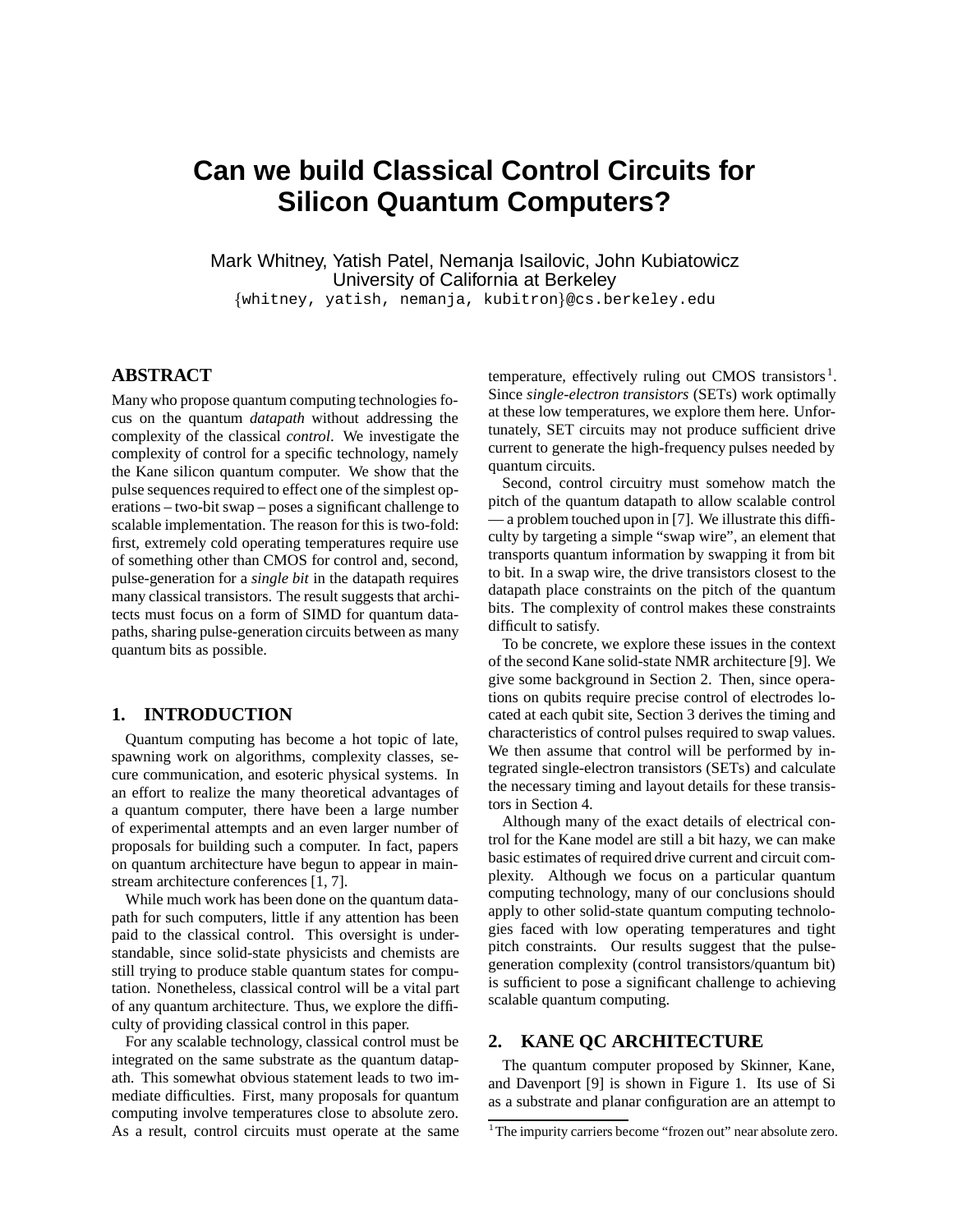

**Figure 1:** Basic layout of Kane solid state quantum computer. A  $P^+$  ion and its donor electron comprise a qubit. The gates and control circuitry are above the qubits, while the measurement circuitry is below.

leverage the existing silicon processing industry for scalable fabrication. Each qubit consists of a phosphorus donor ion and its donor electron. A "zero" is represented by the spin singlet state and a "one" by the  $S_z = 0$  spin triplet state.

The two basic physical gates, labeled "A" and "S" in Figure 1, control the electron/nucleus hyperfine interaction and inter-nucleus electron transport, respectively. These actions are controlled by the electric fields generated when the gate electrodes are charged. In addition to the gate electrodes, a global magnetic evolution on the electron and nucleus is affected at all times by an external field.

Since a physical qubit is made up partly of a donor ion in the Si lattice, qubit communication is nontrivial. A local swap operation is an important quantum operator for short range communication. Later in the paper, we will define the steps necessary for the swapping of two physical qubits. This swap cell is the focus of this paper.

Once the details of a single swap cell are worked out, qubit communication via swap becomes possible. A series of swap cells joined end to end form a wire, and a qubit can be moved along the length of the wire by a series of successive swaps. Figure 2 shows the process of moving 4 qubits using three swap cells. Swap operations must be staggered so that adjoining qubit pairs are not simultaneously swapped. We note that one set of alternating qubits moves left and the other set moves right, depending on which set of staggered swaps are used first.

Using this conceptual architecture as a starting point, the next section delves into the details of the electrode control necessary to implement swap wires. The initial proposal for the architecture [9] makes the simplification that the interactions controlled by the electrodes can be made to be either "on" or "off," using a sequence of precise electrical square pulses to the appropriate electrodes. We will use this basic concept, but will supplement with a discussion of pulse-height and slew-rate.



**Figure 2:** Multiple swap cells chained together to form a swap wire. Notice that odd qubits move right and even qubits move left.

#### **3. SWAP WIRE SPECIFICATIONS**

In this section, we derive pulse control sequences for Kane gates. We focus on one specific design goal, namely that of controlling a sequence of swap operations to produce a swap wire. Even for this restricted domain, we find that the complexity of the pulse sequences is non-trivial. After fully characterizing the control problem in this section, we will explore implementation issues in the next section. A consequence of the complexity of these pulse sequences will be that control circuitry for a qubit will dwarf the qubit itself.

## **3.1 Designing the Swap Datapath**

Our first task will be to chose a datapath architecture for a swap wire. There are two different possibilities discussed in the literature, distinguished by placement of the control electrodes: *one-dimensional* (Figure 3) and *two-dimensional* (Figure 4). These two architectures have different requirements for control as we will see.

**One-Dimensional Layout:** The one-dimensional layout, proposed in [9], consists of A-gates separated by two S-gates each. Pulse sequences to swap between adjacent bits require six distinct signals to be controlled as shown in Figure 3. The sequence of steps necessary to perform a single swap operation is illustrated in Figure 5. Each time step is delineated by a dotted line with the corresponding necessary electrode voltage levels below.

The donor electron for the P ion at gate  $A_1$  is labeled  $e_1$ , while  $e_2$  similarly corresponds to gate  $A_2$ . In order to perform a swap,  $e_1$  must execute a hyperfine interaction at gate  $A_2$ , and  $e_2$  must execute a hyperfine interaction at gate  $A_1$ . The basic procedure is to pull  $e_1$  "aside" (to gate  $S_1$ ) while  $e_2$  is moved to gate  $A_1$  to perform its hyperfine interaction. Then  $e_2$  is pulled "aside" (to gate  $S_4$ ) while  $e_1$  is moved to gate  $A_2$  to perform its hyperfine interaction. Finally, both electrons are moved back to their corresponding A-gates, but the values at the P ions have been swapped.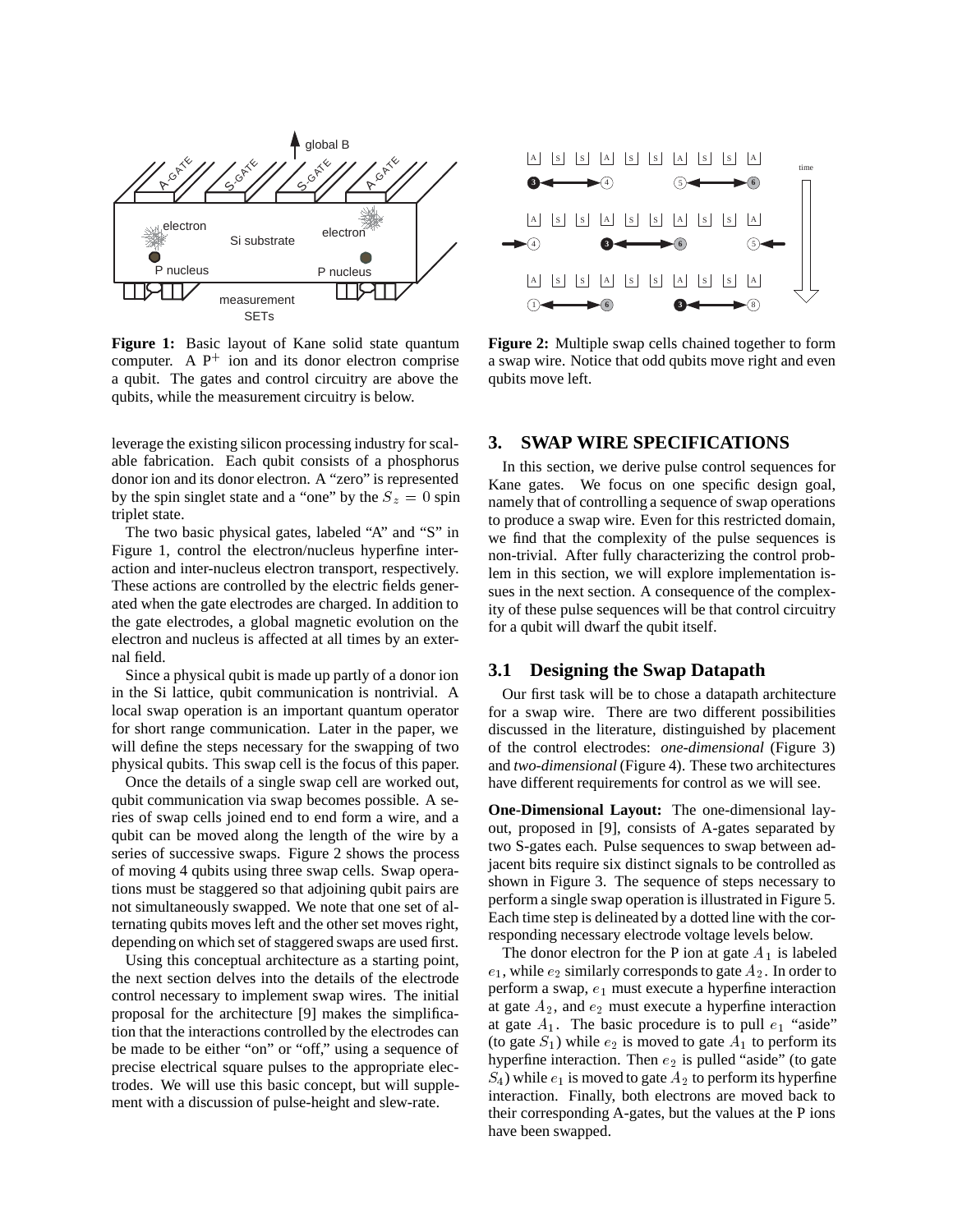

**Figure 3:** This is a top view of the 1-D swap cell layout replicated horizontally to form a swap wire.



**Figure 4:** This is a top view of the 2-D swap cell layout replicated horizontally to form a swap wire.



**Figure 5:** This is the time sequence of S- and A-gate operations necessary to swap two qubits in the 1-D layout. The parallelograms on the left represent A- and S-gates and each vertical line of electrons represents a time step in the swap. Below are the control signals necessary for each A- and S-gate to perform the electron transport above it.

The S-gate pulse sequences consist of square pulses at designated intervals. The A-gate pulse sequences consist of a few square pulses used for transport interleaved with a much more complicated pulse sequence used to apply the hyperfine interaction. We wish to obtain a "pure" hyperfine evolution, as described in [9], meaning the electron and ion interact without the influence of the global magnetic field. To do this, we must perform the hyperfine evolution in "deltas," breaking the hyperfine period into 96 pieces. Each of the two-cycle deltas is followed by 254 cycles of pure magnetic evolution, allowing the magnetic interaction to come back to the beginning of the period when another delta is operated. There are only 24 repetitions of the on-off pulse in our sequence because the electron and nucleus need only interact for 1/4 of the period. Thus, in Figure 5, the parenthesis means that we apply two cycles low voltage followed by 254 cycles high voltage, and we repeat this 24 times.

The main problems with this design occur at steps 3 and 4 in Figure 5. At step 3  $(S_1, A_1)$ ,  $e_1$  is being "held"

by gate  $S_1$  while  $e_2$  is being pulled over by gate  $A_1$ . Though it is more likely for  $e_2$  to be attracted to gate  $A_1$ than for  $e_1$ , it is still possible for  $e_1$  to escape from gate  $S_1$  and move to gate  $A_1$  in this step. Additionally,  $e_1$ and  $e_2$  are indistinguishable, so it is dangerous to have them in such close proximity to each other as this step requires. There is a risk they may spontaneously interchange.

The second and greater problem with this design occurs at step 4. At this step,  $e_1$  should be "held" at gate  $S_1$  while  $e_2$  executes a hyperfine interaction at gate  $A_1$ . In order for this to occur, gate  $A_1$  must release  $e_2$ . However, there is a chance of  $e_2$  being pulled over to gate  $S_1$ in this step instead of interacting with the P ion. Note that similar problems occur at steps 10 and 11.

**Two-Dimensional Layout:** In general, we would like to keep the donor electrons separated from each other as much as possible. For this reason, we consider the two-dimensional layout shown in Figure 6 (which was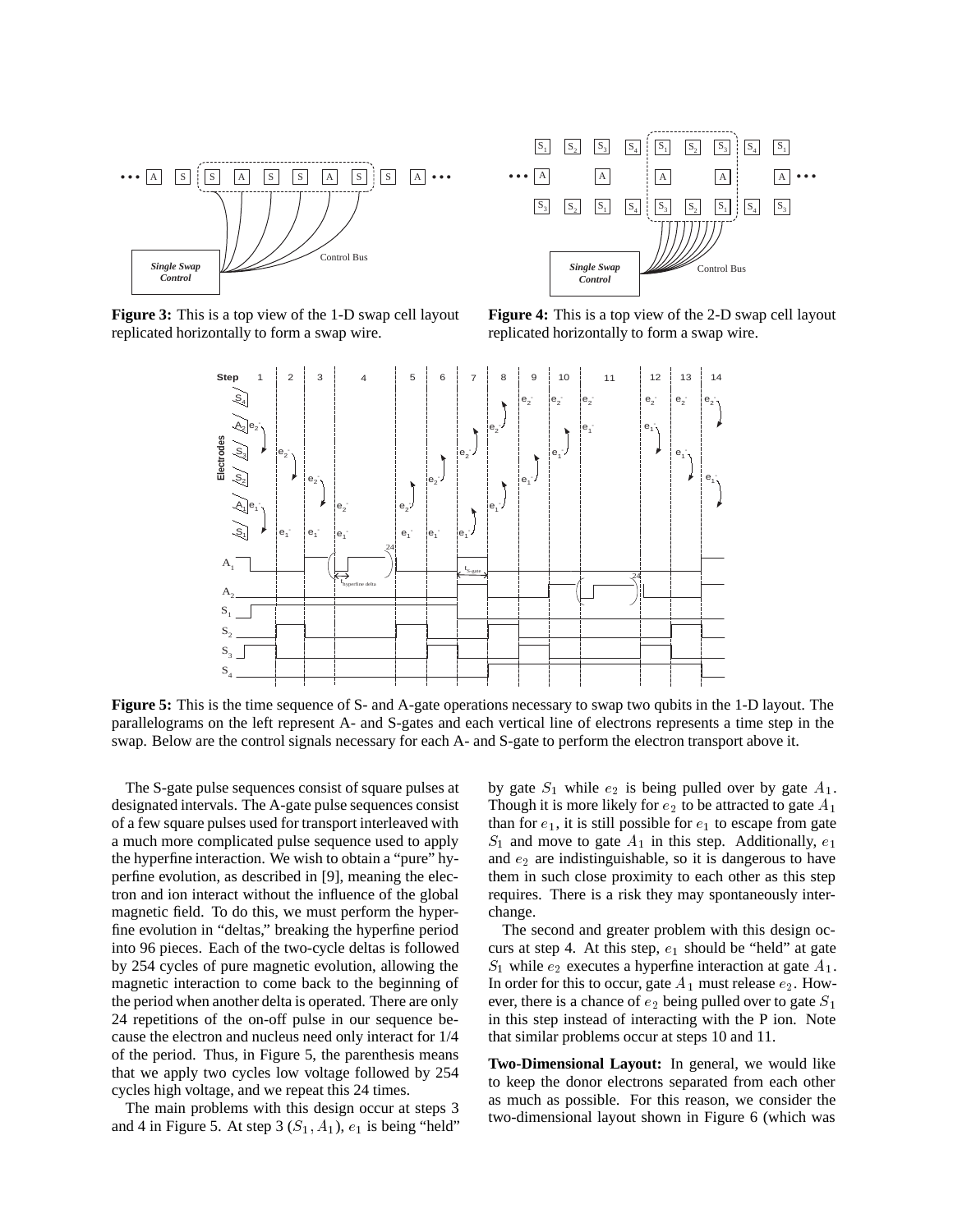

**Figure 6:** Schematic layout of the electrodes in the 2- D design of a single swap cell. The arrows denote the motion of the two donor electrons.

briefly suggested at the end of [3]). There are two distinct paths between each pair of A-gates. Thus,  $e_1$  can be transported from gate  $A_1$  to gate  $A_2$  along the "top" path while  $e_2$  is simultaneously being transported from gate  $A_2$  to gate  $A_1$  along the "bottom" path. A single swap is achieved by sequentially asserting  $S_1, S_2$  and  $S_3$  the to move the donor electrons to the opposite nuclei, then performing the hyperfine interaction at both A-gates, and finally returning the electrons to their initial locations.

Figure 7 shows the necessary pulse sequences to accomplish a swap in this 2-D design. As a result of design symmetry, there is a single control signal for both  $S_1$ -gates, a single one for both  $S_2$ -gates, etc. The system starts with the A-gates going low while the  $S_1$ -gates go high. This causes each electron to drift to the nearest  $S_1$ gate. A similar pulse transports the electrons to gate  $S_2$ and then to gate  $S_3$ .

The A-gates then go high, and at the end of that cycle, the electrons have swapped places. At this point, the Agate pulse sequence shown in the parenthesis of Figure 7 must be applied 24 times (1/4 of the full period) at each A-gate in order to execute a hyperfine interaction with each P ion. We then move the electrons back using the same S-gate sequence, and the swap is complete.

In this design, the electrons are significantly farther apart than in the one-dimensional design (260nm in 2- D vs. 130nm in 1-D). Thus, we lessen the possibility of unintentional interchange. The 2-D design also has the advantage that the two hyperfine A-gate interactions happen simultaneously. In Section 4, we show that the hyperfine interaction consumes most of the time in the swap operation, so parallel A-gate operation almost halves the time needed to swap qubits. For these reasons, we decide to abandon the 1-D design and push forward with the 2-D design for our swap cell layout.

**Two-Dimensional Wire:** We now consider timing for a wire based on this 2-D swap cell. The goal is to move one set of donor electrons to the "right" and the other set to the "left," as is shown in Figure 2. The timing diagram in Figure 7 (which applies to a single swap cell) must be extended somewhat for the swap wire.



**Figure 7:** Control pulse sequence for 2-D layout. Note that there is a single pulse sequence for both  $S_1$  gates.  $S_2$ and  $S_3$  gates each have their own signals as well.

From Figure 4, we see that there are five distinct pulse sequences that need to be generated, one each for the A-,  $S_1$ -,  $S_2$ -,  $S_3$ - and  $S_4$ -gates. (Note that there is an  $S_4$ -gate which is not in the single swap cell in Figure 6.)

The pulse sequence for the A-gates is the same as for the basic swap. However, let us consider the S-gates in more detail. Suppose an electron begins at the leftmost A-gate in Figure 4. To reach the next A-gate to the right, we need to successively activate gate  $S_1$ , then  $S_2$ , then  $S_3$ , then the A-gate again. Then to return to its original electrode, we activate gate  $S_1$ , then  $S_2$ , then  $S_3$ , then the A-gate again. However, we then wish to swap in the other direction. This requires the sequence  $S_3$ ,  $S_4$ ,  $S_1$ , A to get to the next A-gate to the left and the sequence  $S_3$ ,  $S_4$ ,  $S_1$ , A to return. Thus, we wish to alternate between these two sequences. (Note also that we need to perform the hyperfine interaction upon arrival at the adjacent A-gate in both cases.) This sequence of operations, repeated ad infinitum, will result in alternating electrons traveling along the wire leftward and alternating electrons traveling along the wire rightward, as desired.

#### **3.2 Pulse-Generation Parameters**

From the Skinner-Kane QC proposal [9], we find that the period for the hyperfine interaction (A-gate) of a qubit is 8.5ns. The period of global magnetic interaction is 21.3ns under the suggested magnetic field strength of 1.6mT. The S-gate electron transport step details are ignored in the Skinner-Kane paper but since the interaction is not periodic, it will not affect the clock period. Later in this section and the next, we will make some quick estimates of the approximate timing of an S-gate operation, since this timing *will*still be necessary in the control logic we develop.

**Clock Rate:** The interaction timings determine the clock rate of the charging of the electrodes. The clock period must clearly be less than the smallest interaction period, which would be the hyperfine interaction delta. Thus, breaking up the hyperfine period into 96 pieces as mentioned earlier, we need a clock period of  $8.5ns/96$  = 88.5ps or a frequency of 11.3GHz.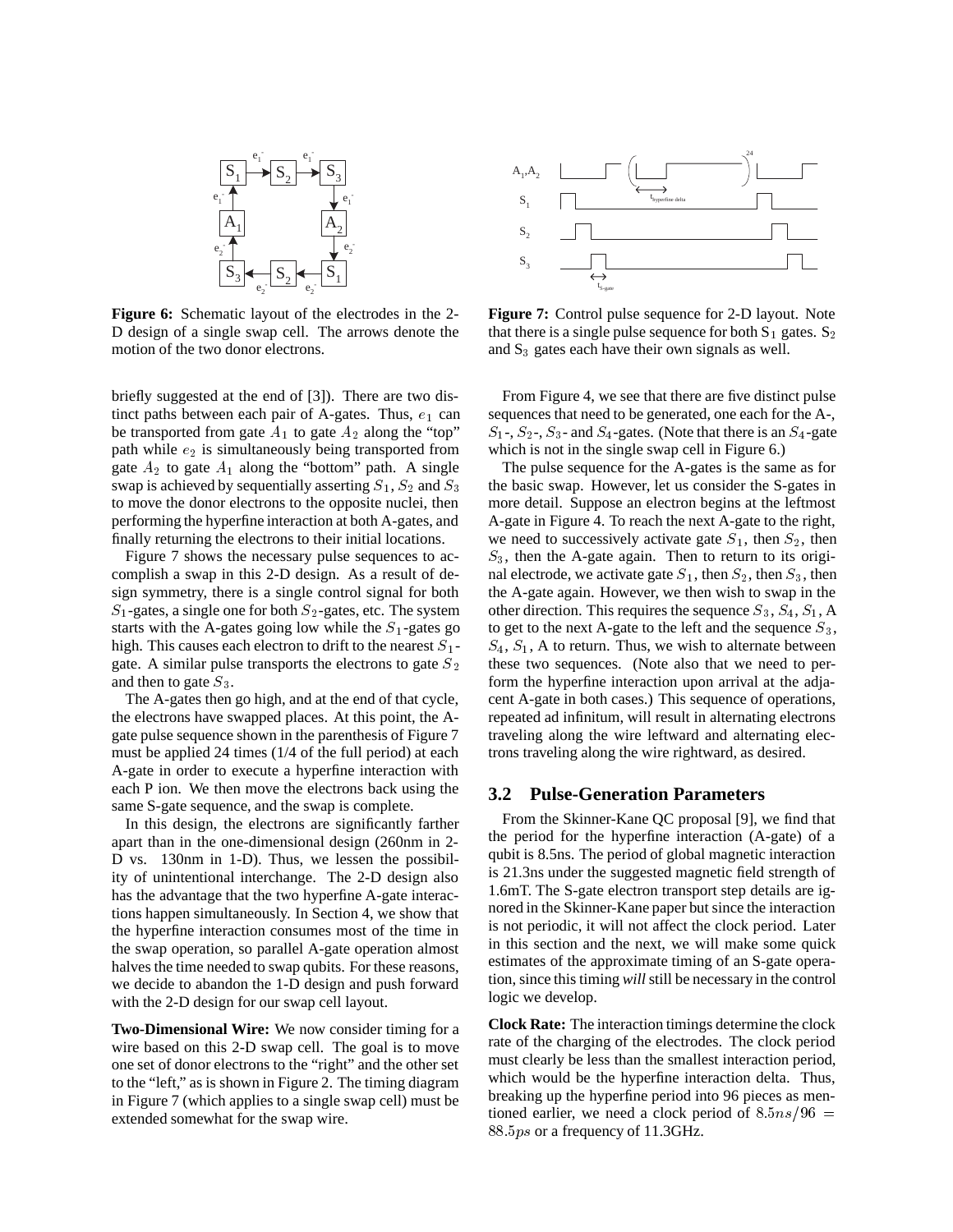The high clock rate required by the electron-nucleus hyperfine interaction introduces some interesting constraints on the exact positioning of the components in the Skinner-Kane architecture and will also impose constraints on the circuitry that drives them. We now discuss some effects of two circuit device parameters, voltage swing and drive current.

**Pulse Height:** The maximum electrode potential determines the time evolution of the donor electron wave function. As shown in Section 4, the transistors we have available for control produce limited voltages and currents. A lower potential will lead to a slower hyperfine turn off time because the force exerted on the electron by the electric field will be less. This effect requires closer study because the clock cycle of this quantum computer depends on the speed at which electrons can be manipulated in A-gate operations. In [9], it was assumed that the hyperfine interaction could go from "off" instantaneously to "on." This assumption may not be valid with such short interaction times and low electrode voltages. Since the focus of this paper is on control circuits and not refinement of the physical model, we will continue on the assumption that the A-gates "just work," but this issue clearly merits future work.

Error rates in A-gate operations are partially dependent on the differential between the potential at the P ion directly under the electrode and the potential at a P ion adjacent from the same electrode. The question is essentially whether the qubit directly under the electrode will evolve significantly faster than the adjacent qubit. This error constraint will surely require greater qubit separation so the neighboring qubit observes a further decayed potential.

The results in [8] imply that qubit nuclei separation of 20nm would not work with such a low voltage. In fact, there is an interesting tradeoff in errors here. The closer the qubits are spaced, the larger the probability of error from an A-gate affecting an adjacent qubit site. The further away the qubits are spaced, the larger the probability of error from decoherence of the fragile electron spin state as it is transported from one qubit site to another. From [4], we see that spin coherent electron transport is possible at up to  $100 \mu m$ . In our analysis, we choose a somewhat arbitrary electrode spacing of 100nm. We chose this number because electrostatic simulations show that the electron directly under the gate feels an electric field about 2 orders of magnitude stronger than the electron at an adjacent site.

**Slew Rate:** Another concern is whether the gate electrodes above the donor sites can be charged in the necessary 88.5ps. Electrode charge time depends on both the voltage swing and maximum current available.

If we look at the A-gate in Figure 8, the electrode above the donor site is 30nm in length on a side and 130nm between qubit sites (electrodes are 100nm apart



**Figure 8:** Setting gate capacitance: Constraints on drive current and maximum slew-rate set a maximum gate capacitance. One option for minimizing this capacitance is to adjust the height relative to the back gate (see text).

and qubits are centered underneath). If we model the electrode with a back gate as a parallel plate capacitor, we find the electrode's capacitance to be  $C_{electrode} \approx$  $\epsilon_0 * \kappa_{Si} * 900nm^2cm/d_{Si}$ , where  $d_{Si}$  is the thickness of the Si between the electrode and the metallic back gate. We can calculate the minimum  $d_{Si}$  given the constraint that the capacitor must be small enough to be charged in the above mentioned time, with the given maximum current. If we approximate the electrode/capacitor as charging at a constant rate, the approximate minimum spacing needed is:

$$
d_{Si} = \frac{V_{electrode} * \epsilon_0 * \kappa_{Si} * 900nm^2}{\tau_{hyperfine} * i_{max}}
$$

From [8], we see that the electrode to back gate distance  $(d_{Si})$  affects the probability of erroneous A-gate operation. The closer the back gate is to the electrode, the larger the voltage differential between the active qubit site and the adjacent site, thus a smaller probability of error. This back gate distance would ideally feed into an error analysis which is a function of qubit separation and  $d_{Si}$ . This calculation is beyond the scope of this paper but it will be important future work to produce a physical model of the full A-gate and S-gate operation and determine the total error rates and more precise timings of these elementary operations.

Section 4.2 will take the geometry formula above and the parameters of our chosen circuit technology to derive exact parameters of the swap cell layout with the necessary control. First, we design the logic for the swap cell controlling state machine.

#### **4. DRIVE AND CONTROL CIRCUITRY**

Now that we've settled on the two-dimensional swap layout (Figure 4) and determined the pulse sequences that we need to implement, we can design the control circuitry necessary to produce these pulses. The extremely low temperatures (1 Kelvin) required for proper operation of a solid state QC architecture render standard CMOS transistors useless. Fortunately, a good deal of research has been conducted in modeling and building single-electron transistors (SETs) [10, 5, 13], which ac-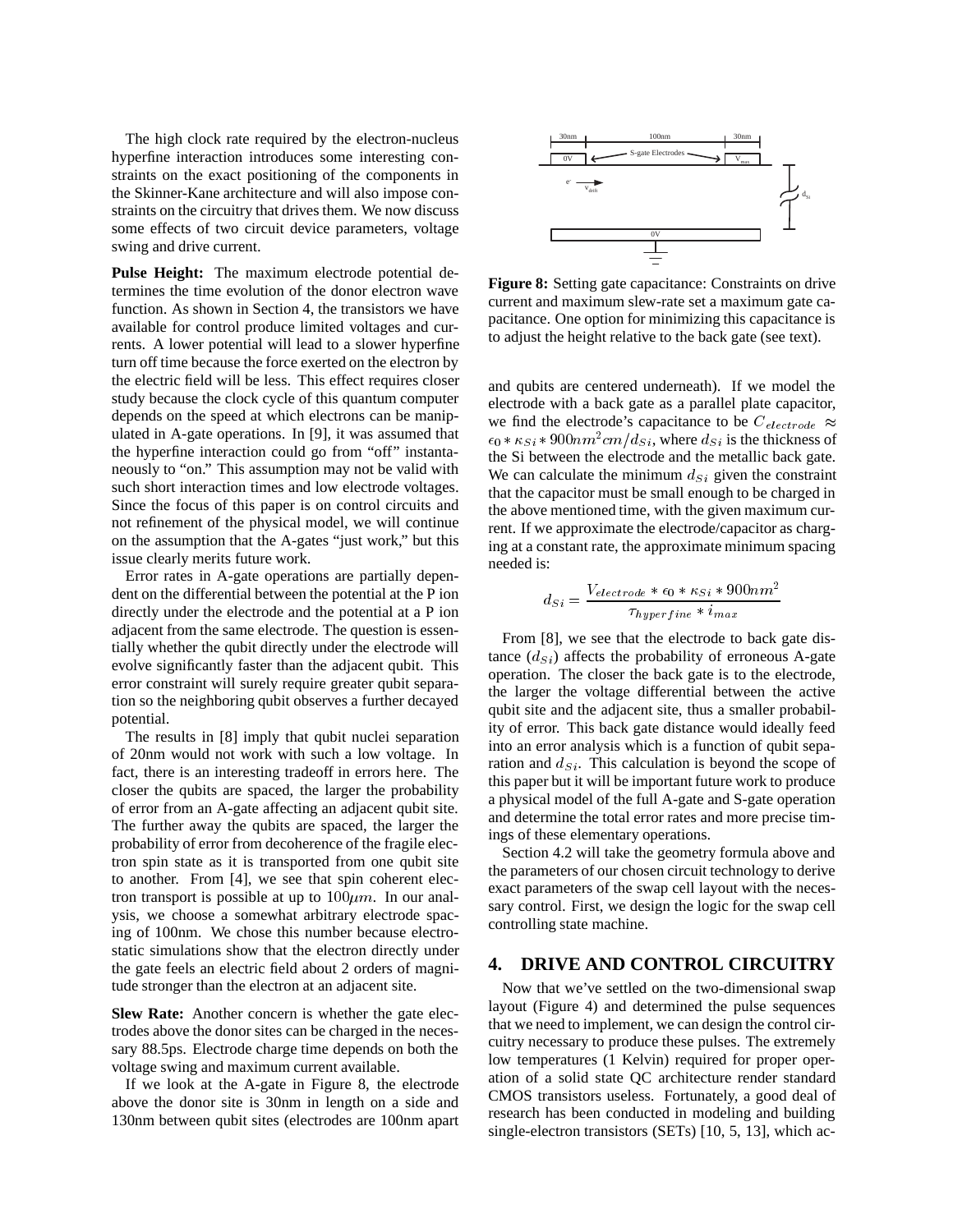

**Figure 9:** This control mechanism for a swap wire produces the pulse sequences previously discussed. The outputs produced are four signals for the four types of S-gates and one signal for the A-gates.

tually have more favorable characteristics at lower temperatures. This makes SETs an ideal choice for implementing the drive circuitry and control logic in our architecture. We will now describe an SET-based control circuit for our swap wire.

# **4.1 Control Circuit Design**

We shall design a single global control mechanism which produces the five distinct pulse sequences that need to be generated, one each for the  $S_1$ -,  $S_2$ -,  $S_3$ -,  $S_4$ and  $A$  – gates discussed in Section 3. The signals are then distributed to many A- and S-gates.

Figure 9 shows the control mechanism. The bulk of the control is used to generate the complicated A-gate pulse sequence. The goal for the hyperfine interaction is to turn the A-gate off for 2 cycles out of every 256, and to do this 24 times. The 8-bit counter is used to count up to 256 and turn the A-gate off for 2 of those cycles. The 5-bit counter is used to count up to 24 to determine the end of the hyperfine interaction.

The S-gate control is implemented as a series of D flipflops. There is one series of flip-flops for each of the two sequences we wish to activate. The T flip-flop is toggled to switch between these two sequences. The D flip-flops are used to keep the appropriate signal high for a cycle. At the end of this section, we will show that one cycle is sufficient time to complete the electron transport. When either sequence is completed, we set the A-gate high and begin the hyperfine interaction sequence again.

In order to determine the feasibility of such a design, we shall approximate its area using modern technology constraints. SET islands of size 30nm x 30nm have been

successfully fabricated [5], so we use this as our minimum feature size. We also assume that the electrode size is the minimum feature size of 30nm to a side.

Figure 10 shows the layout of an inverter, a NAND gate and an SR-latch using SETs. The squares labeled "I" represent 30nm x 30nm islands. The thicker black lines represent tunnel junctions at either end of each island. The grey areas are physically located above the rest of the layout. They act as the gate of each SET by creating capacitance to an island. (Note that the grey areas are drawn thinner than 30nm for clarity, but they are actually just as thick as the other areas.) The dark black squares are connectors between the lower layout and the grey areas above. In the inverter and the NAND gate, the grey areas are the inputs to the gate.

Using the fact that each unit square in Figure 10 is 30nm x 30nm, we can calculate approximate areas for these three basic gates. The inverter is 60nm x 150nm, the NAND gate is 120nm x 210nm (the same as a NOR gate), and the SR-latch is 210nm x 210nm. Additionally, an XOR gate in SET technology only uses two SETs, so it uses approximately the same amount of room as an inverter. Now we can attempt to approximate the total area for the control mechanism.

D flip-flops and T flip-flops each consist of 2 SRlatches, 4 NAND gates and an inverter. The control mechanism contains 16 flip-flops, 24 NAND or NOR gates and 9 inverters, not including the two counters. An n-bit counter requires n T flip-flops for the counting mechanism. However, an additional 3 NAND gates, 1 inverter and 1 XOR gate are needed per bit if we wish to be able to RESET. So the 8-bit and 5-bit counters to-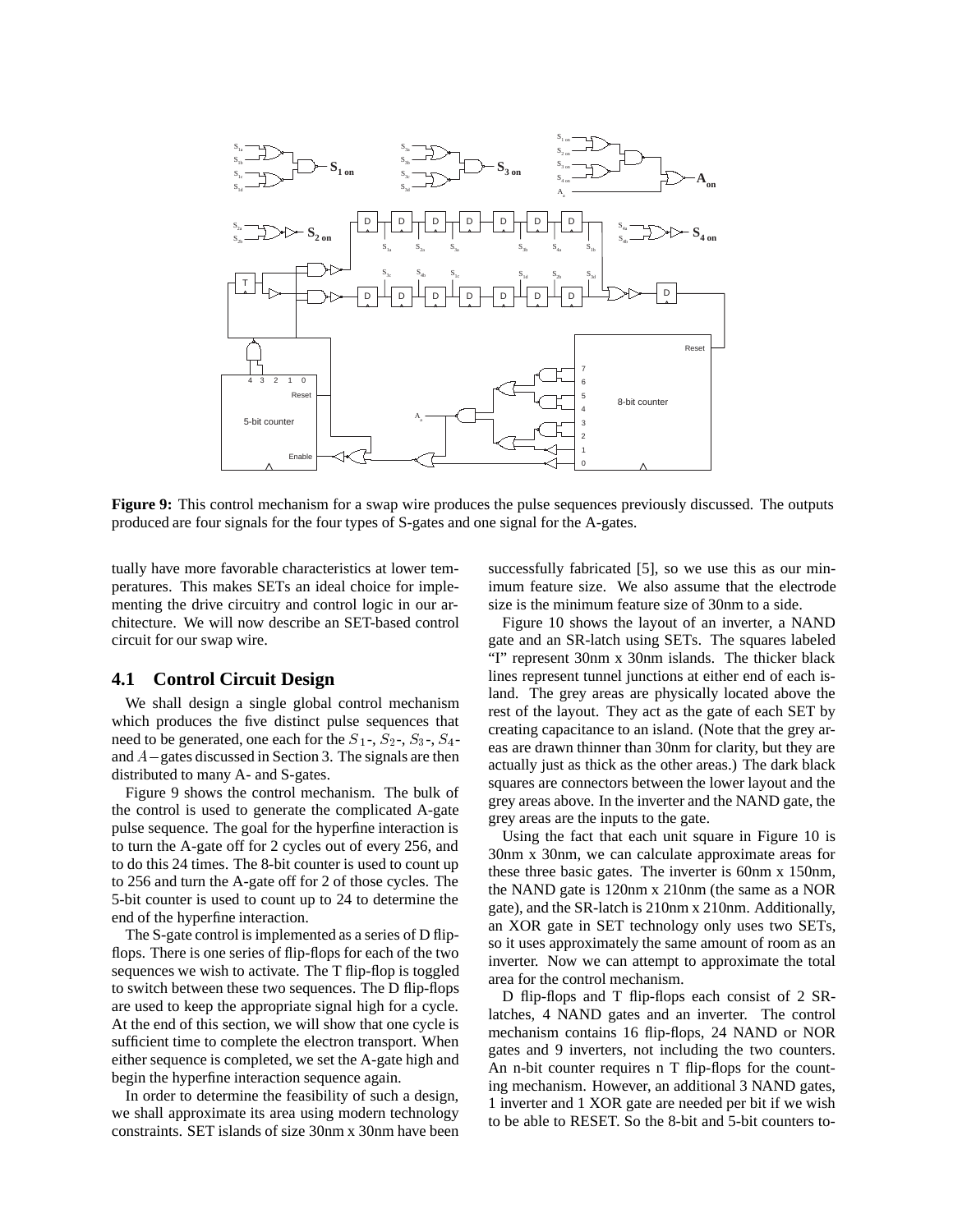

**Figure 10:** SET layouts for three basic components: an inverter, a NAND gate, and an SR-latch. Squares labelled "I" are the SET islands. Grey areas are above the SETs, connected to the lower level at the black junctions.

gether use 13 T flip-flops, 39 NAND gates, 13 inverters and 13 XOR gates.

This gives us a grand total of 58 SR latches, 179 NAND or NOR gates, 51 inverters and 13 XOR gates. This means that the gates take up a total area of  $\sim$  $7.6 \mu m^2$ . Without doing a full optimized layout, we can't know the actual area of the mechanism. So for the purposes of discussion, we will assume that the space for routing between the gates is approximately 50% of the area of the gates, giving us a total area of  $\sim 11.5 \mu m^2$ for the entire control mechanism.

#### **4.2 Drive Circuit Calculations**

The A-gate and S-gate electrodes need to be charged and discharged according to the delicate timing requirements mentioned in Section 3.2. In our design, we use SET buffers to charge and discharge the electrodes. A schematic of the gate electrode with charging and discharging SETs is shown in Figure 11. We will now use some parameters from the literature on SET physical implementation to derive some of the constraints outlined earlier.

The introduction of SET buffers as electrode drive circuits leads to a few problems, the primary ones being voltage swing and drive current. All physically implemented SETs so far are capable of handling voltage swings of up to only 40mV [12]. This is due to the fact that the gating operation of SETs relies on Coulomb blockade in the quantum dot island of the SET [11]. Source-drain voltages above 40mV essentially overpower the effect of Coulomb blockade to prevent electrons from moving through the quantum dot. This device constraint means that the A- and S-gate electrodes can only be charged to at most 40mV. This relatively low voltage constraint effects the operating speed of the electron wave function deforming operations, as well as the quantum operation error rates as mentioned in 3.2.

Since *single-electron* transistors work on the order of single-electron flow from source to drain, they certainly do not have high drive current either. In fact, in current



**Figure 11:** Driving a quantum control gate with SETs. This drive inverter should be placed close to the quantum gates. Control from the pulse-generator enters at the top.  $C_{LOAD}$  is the Kane control gate.

physical specimens, the maximum current observed is around 5nA [5]. Thus, our a concern is how our electrode must be situated so it can be charged on the order of our clock period, 88.5ps.

Thus, we have the following parameters:  $V_{electrode} =$  $0.04V$ ,  $\tau_{hyperfine}$  = 88.5ps, and  $i_{max}$  = 5nA. If we plug these into the formula derived in Section 3.2, we obtain  $d_{Si} = 0.82 \mu m$ .

 tablished, we are also in a position to calculate S-gate With the electrode distances, voltages, and currents estiming. Placing  $d_{si}$  into Figure 8 and using an electrostatic simulator, we calculate the electric field to be approximately 20V/cm at the target electron. We then use the experimental data in [2] to compute the electron drift velocity for that field strength. Using this we find the approximate time for an electron to move from one electrode to the next (a distance of 130nm) to be  $t_{shutting} = 6ps$ . This justifies our assumption that the electron transport time is significantly less than the hyperfine interaction time.

So as a summary of timing, the expected time for an electron to move between two adjacent electrodes is  $\sim$  6ps. Our clock period was 88.5ps, so we can expect that each electron will easily reach the next gate within one clock cycle. For this reason, to perform electron transport, the  $S_1$  gates need only remain high for one clock cycle. This is likewise true for the  $S_2$  and  $S_3$ gates. As mentioned before, this provides further support for the 2-D swap cell layout because the time spent on the hyperfine interaction dominates. The 1-D layout requires serial interaction while the 2-D layout can interact in parallel.

#### **5. DISCUSSION**

From Section 4, we see that regardless of the specific layout of SET circuits, the qubit control circuitry for a swap wire is extensive. An issue we must therefore consider is the placement of this control. One method of integrating the swap cells and control circuitry is to place all the required control in a layer above or in the plane